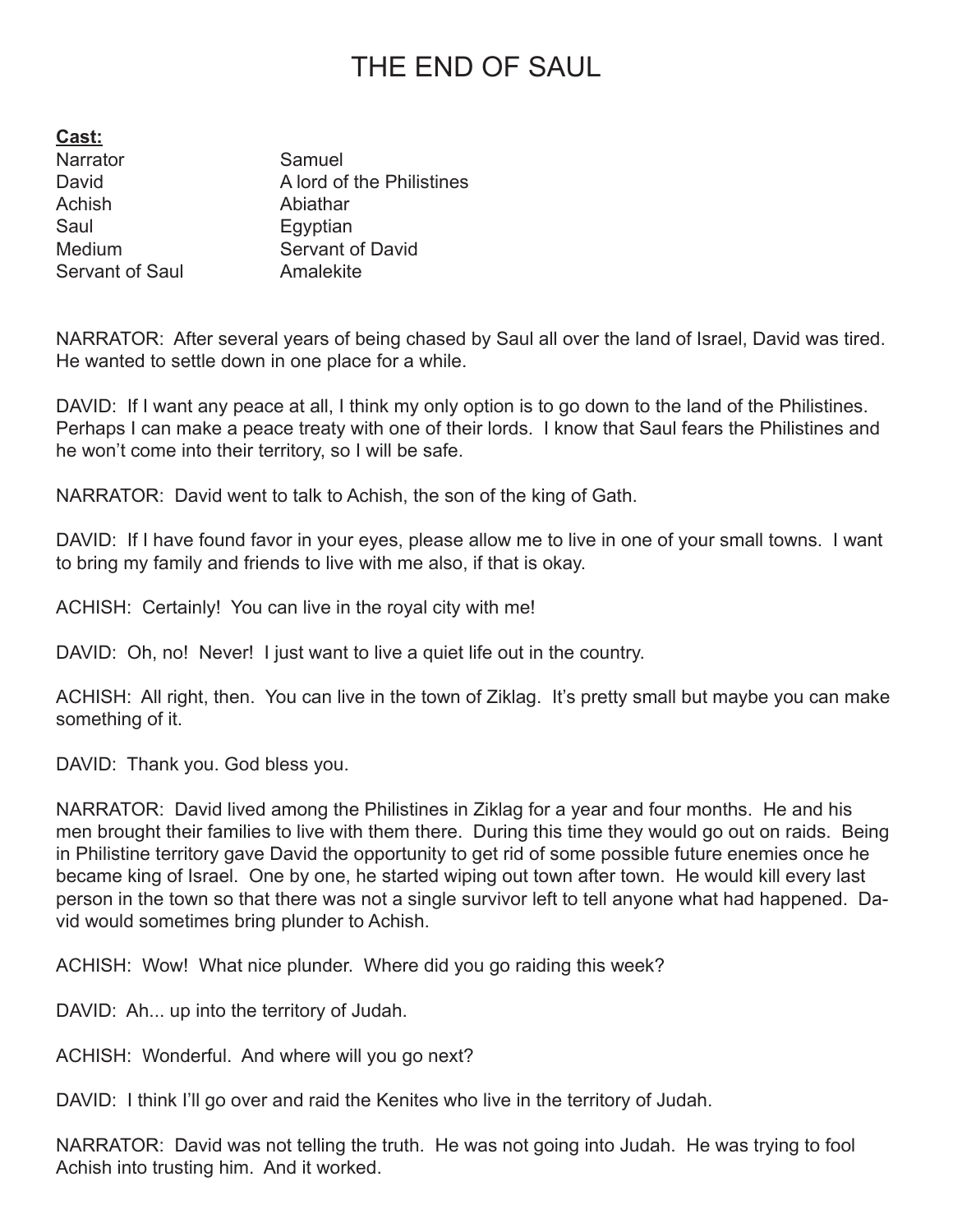ACHISH: The Israelites hate David so much he will never be able to live in Israel ever again. This is great for me. Now I will have David on my side. He will fight for the Philistines!

NARRATOR: Once again, the Philistines gathered their forces to make war against Israel. Achish planned to take David into battle with him.

ACHISH: You know that since you made a peace treaty with me, that means you have to support me in battle and fight on my side.

DAVID: Yes, I know that. I will fight for you. You know I am quite a warrior!

ACHISH: I want you to be my personal body guard. You and your men shall stay near me and fight alongside me during the battle.

DAVID: I shall go with you.

NARRATOR: The Philistine army went into Israel and camped at a place called Shunem. Saul gathered his forces and camped at Mount Gilboa. From Mount Gilboa he looked out and saw all the thousands of Philistine soldiers. The Philistines had more soldiers, better weapons, and chariots. Saul was afraid. He wanted to inquire of God to find out what to do. But God would not answer him. God did not sent dreams, he did not send prophets, and he did not speak to the priests. Saul was on his own.

Saul wished he could ask Samuel what to do, but Samuel had died recently. Then Saul thought of an idea. He decided to go to a medium (a witch) who claimed to be able to contact the spirits of people who had died. Saul had to disguise himself, however, because he himself had outlawed this activity. This kind of behavior was against God's law and Saul knew it. He had made it illegal in Israel. He knew very well he should not consult a medium, but he did it anyway.

SAUL: I need to consult a medium. She will be able to contact Samuel for me.

SERVANT OF SAUL: I've heard that there is a medium in the town of Endor. That is not too far away. Do you want to go there?

SAUL: Yes, I will disguise myself so she will not recognize me. Take me to her at once.

NARRATOR: So Saul and two of his men disguised themselves and went to Endor that night.

SAUL: I want you to bring up a certain person who has died recently. Bring up his spirit so I can talk to him.

MEDIUM OF ENDOR: But don't you know what Saul has done? He has passed a law making it punishable by death to contact the spirits of the dead. If I get caught doing this, I might be killed!

SAUL: I promise that you will not get into trouble for doing this.

MEDIUM: I really would rather not.

SAUL: I promise that no punishment will come upon you. I promise!

MEDIUM: Promise?

**2**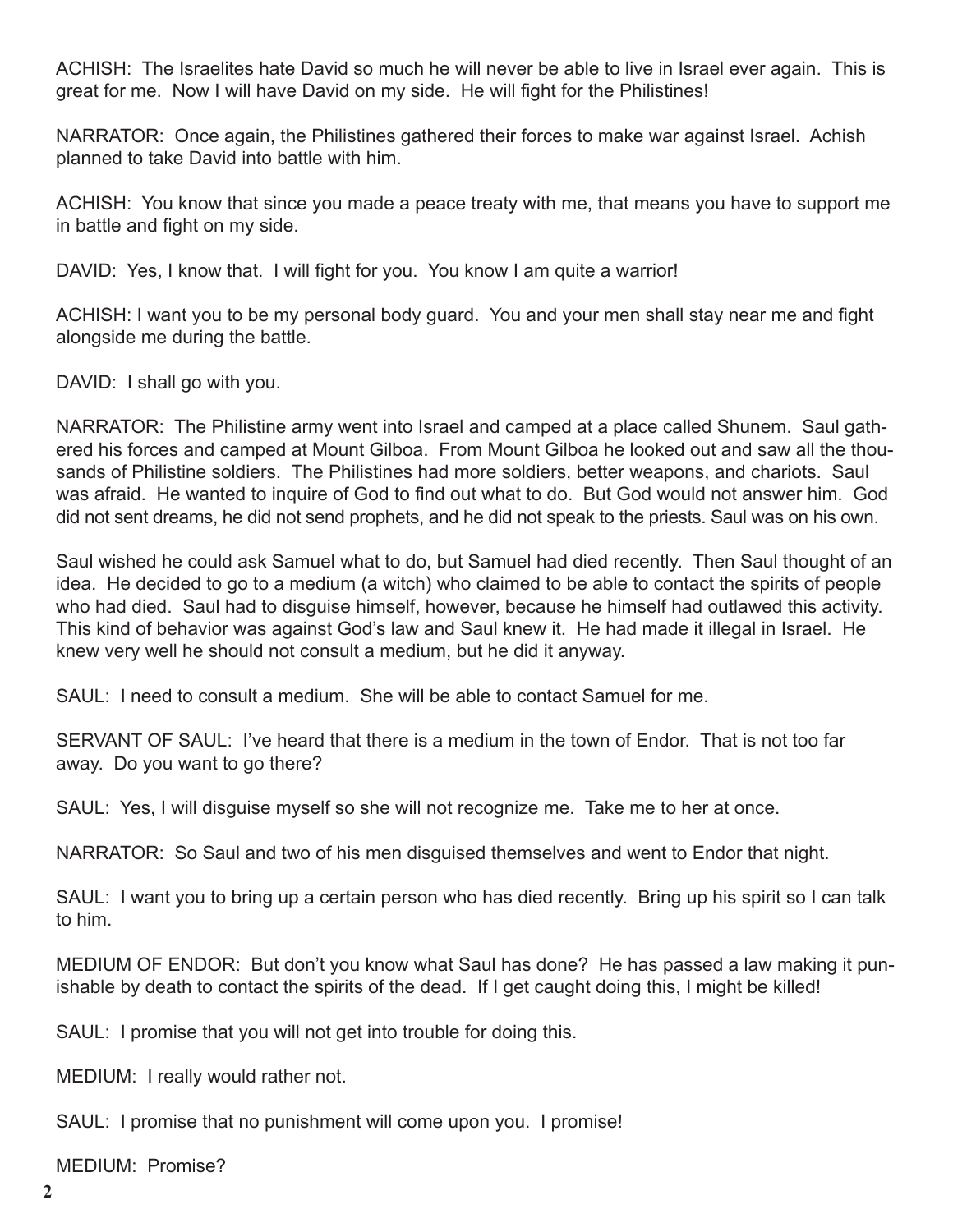SAUL: Yes, I promise!

MEDIUM: Okay. Who do you want to contact?

SAUL: Bring up Samuel for me.

NARRATOR: The medium began to call out for Samuel, not really expecting him to come. When she saw Samuel's spirit coming up, she let out a scream. She then realized what was going on.

MEDIUM: You have deceived me! You are King Saul!

SAUL: Don't be afraid! I won't hurt you. Just tell me what you see.

MEDIUM: I see an old man with a white beard, wearing a white robe. It looks like Samuel. He is coming! He is coming!

SAMUEL: Saul, Saul! Why have you disturbed me?

SAUL: Samuel, I am in great distress right now. I really need your help. The Philistines are about to make war against me. And when I ask God what to do, I get no answer. I need to know what to do.

SAMUEL: Why do you consult me? If the Lord has turned away from you, what can I do about it? The Lord is fulfilling the prophecy spoken against you. I told you that God has taken the kingdom from you and given to David. God is especially angry at you for not obeying Him concerning the Amalekites. You were told to wipe them out and you did not. Therefore, you will lose not only this battle but also your life. By tomorrow, you and your sons will be dead and will be down here with me.

NARRATOR: The next day, the Philistine troops began to move. David and his men were with Achish. When the other Philistine lords arrived and saw David there, they were very upset.

PHILISTINE LORD: Achish, why have you brought an Israelite with you to fight against the Israelites?

ACHISH: Oh, but this is my friend David. He is very trustworthy. He promised to fight on my side.

PHILISTINE LORD: Are you crazy? Sure, he says he will, but in the middle of the battle can you be sure he won't suddenly switch sides? After all, he is an Israelite, not a Philistine.

ACHISH: No, really-- we can trust him.

PHILISTINE LORD: Sorry, but I don't trust him. Achish, this is DAVID! They sing about him in Israel: "David has killed his tens of thousands." Tens of thousands of what? Of Philistines! I'll bet this is one of his tricks. We can't trust him.

ACHISH: Okay, okay. David, sorry but the other Philistine lords say you have to go home.

DAVID: What have I done? Why don't they trust me?

ACHISH: I know, I know. You are as blameless as an angel of God. Nevertheless, the other lords won't be convinced. We can't go against what they say. You will have to go back to Ziklag.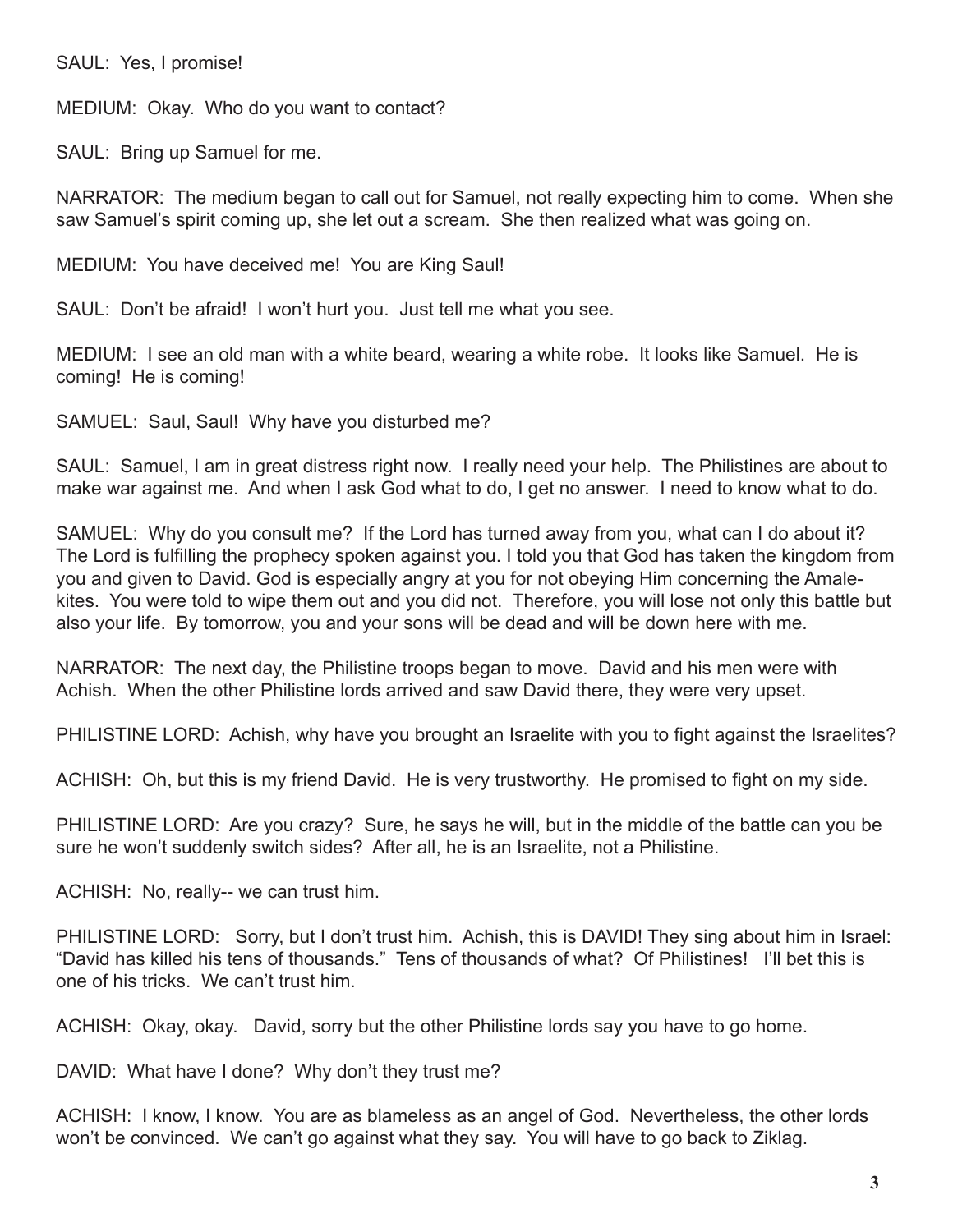DAVID: I understand. It's okay. I'll start back first thing in the morning.

NARRATOR: So David headed back to his home in Ziklag. However, when he got there a horrible sight met him. The town had been destroyed with fire. All the crops and houses had been burned and the animals and people were gone. David and his men were devastated. Their wives and children were gone! David wept before the Lord and went to Abiathar the priest to ask what to do.

DAVID: Please inquire of God, for me. Shall I pursue the soldiers who did this?

ABIATHAR: The Lord says, "Yes, pursue them."

DAVID: Will I succeed?

ABIATHAR: The Lord says, "Yes, you will succeed."

NARRATOR: So David and his 600 men set out to find the men who had burned their town and stolen their wives and children. Now it happened that some of the soldiers found an Egyptian man who was almost dead of hunger and thirst. They gave him bread and water and revived him and then brought him to David.

DAVID: Who are you? Where do you come from? Do you know anything about a raid on the town of Ziklag a few days ago? Speak!

EGYPTIAN: I am an Egyptian. I am the servant of an Amalekite. I was with my master as he and his fellow soldiers burned the town of Ziklag. Then I got sick and could not travel anymore. So I was left behind to die, and the Amalekites went on without me. Then your men found me.

DAVID: Will you lead me to this band of Amalekites?

EGYPTIAN: If you promise not to kill me, or to hand me over to my master so that he kills me.

DAVID: I promise.

EGYPTIAN: Okay, I will show you where they are.

NARRATOR: The Egyptian led David and his men to where the Amalekites were camped. And there they were-- eating, drinking, laughing and having a grand party, celebrating their victory. They never saw David and his men coming. David's forces overwhelmed the Amalekites and killed all of them except for four hundred men who got on camels and rode away. Everything the Amalekites had stolen was still there. Not a single woman or child or animal had been harmed. David and his men happily gathered up their families and their belongings and headed back to Ziklag.

Meanwhile, things were not going so well on Mount Gilboa. Just as Samuel had said, the Philistines won the battle. Only a few days after David got back to Ziklag, a messenger came into the town.

SERVANT OF DAVID: David, look! Here comes a messenger. Maybe he has news of the battle.

DAVID: Your clothes are torn and you have dust on your head. Who are you and where have you come from?